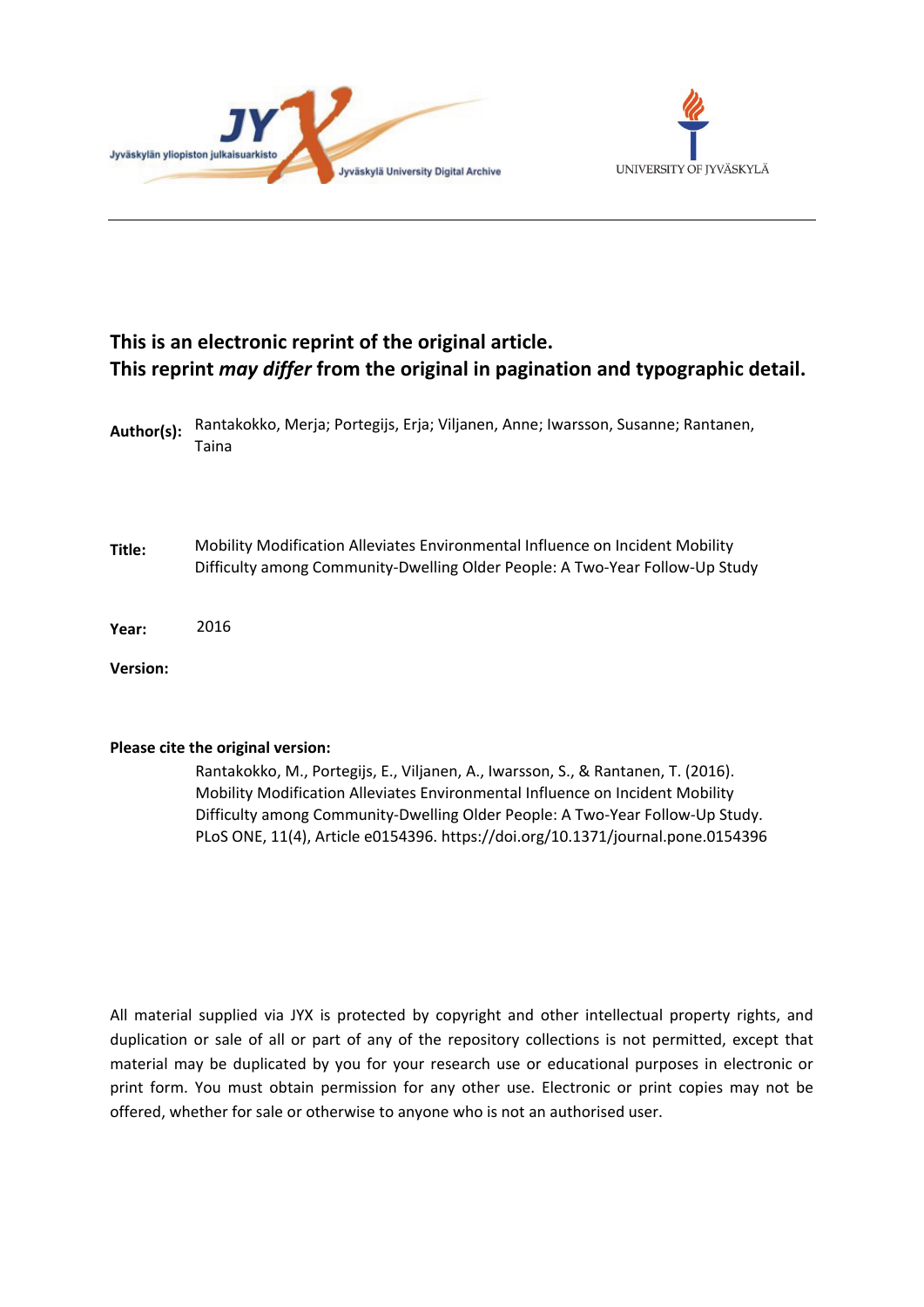

# **G** OPEN ACCESS

Citation: Rantakokko M, Portegijs E, Viljanen A, Iwarsson S, Rantanen T (2016) Mobility Modification Alleviates Environmental Influence on Incident Mobility Difficulty among Community-Dwelling Older People: A Two-Year Follow-Up Study. PLoS ONE 11 (4): e0154396. doi:10.1371/journal.pone.0154396

Editor: Tilman Grune, Institute of Nutrition, GERMANY

Received: December 17, 2015

Accepted: April 11, 2016

Published: April 22, 2016

Copyright: © 2016 Rantakokko et al. This is an open access article distributed under the terms of the [Creative Commons Attribution License,](http://creativecommons.org/licenses/by/4.0/) which permits unrestricted use, distribution, and reproduction in any medium, provided the original author and source are credited.

Data Availability Statement: Due to ethical and legal restrictions, data are available on request from the LISPE research group. To ensure the protection of privacy and compliance with relevant Finnish laws, researchers interested in using the data must obtain approval for data usage. Additional restrictions and conditions may apply. To request the data please contact Professor Taina Rantanen (taina. rantanen@jyu.fi).

Funding: This work was supported by Academy of Finland (grant number 285747 to [MR]); the Academy of Finland Future of Living and Housing Program

RESEARCH ARTICLE

# Mobility Modification Alleviates Environmental Influence on Incident Mobility Difficulty among Community-Dwelling Older People: A Two-Year Follow-Up Study

Merja Rantakokko<sup>1</sup>\*, Erja Portegijs<sup>1</sup>, Anne Viljanen<sup>1</sup>, Susanne Iwarsson<sup>2</sup>, Taina Rantanen<sup>1</sup>

1 Gerontology Research Center and Department of Health Sciences, University of Jyvaskyla, Jyvaskyla, Finland, 2 Department of Health Sciences, Lund University, Lund, Sweden

\* Merja.rantakokko@jyu.fi

# Abstract

## **Background**

Environmental barriers increase risk for mobility difficulties in old age. Mobility difficulty is preceded by a phase where people try to postpone a difficulty through mobility modification. We studied whether perceived environmental mobility barriers outdoors correlate with mobility modification and mobility difficulty, predict development of mobility difficulty over a two-year follow-up, and whether mobility modification alleviates the risk for difficulty.

## Methods

At baseline, 848 people aged 75–90 were interviewed face-to-face. Telephone follow-up interviews were conducted one ( $n = 816$ ) and two years ( $n = 761$ ) later. Environmental barriers to mobility were self-reported using a15-item structured questionnaire at baseline, summed and divided into tertiles (0, 1 and 2 or more barriers). Mobility difficulty was assessed as self-reported ability to walk 2 km at all assessment points and categorized into 'no difficulty', 'no difficulty but mobility modifications' (reducing frequency, stopping walking, using an aid, slowing down or resting during the performance) and 'difficulty'.

### Results

At baseline, 212 participants reported mobility modifications and 356 mobility difficulties. Those reporting one or multiple environmental barriers had twice the odds for mobility modifications and up to five times the odds for mobility difficulty compared to those reporting no environmental barriers. After multiple adjustments for health and functioning, reporting multiple environmental barriers outdoors continued to predict the development of incident mobility difficulty over the two-year follow-up. Mobility modifications attenuated the association.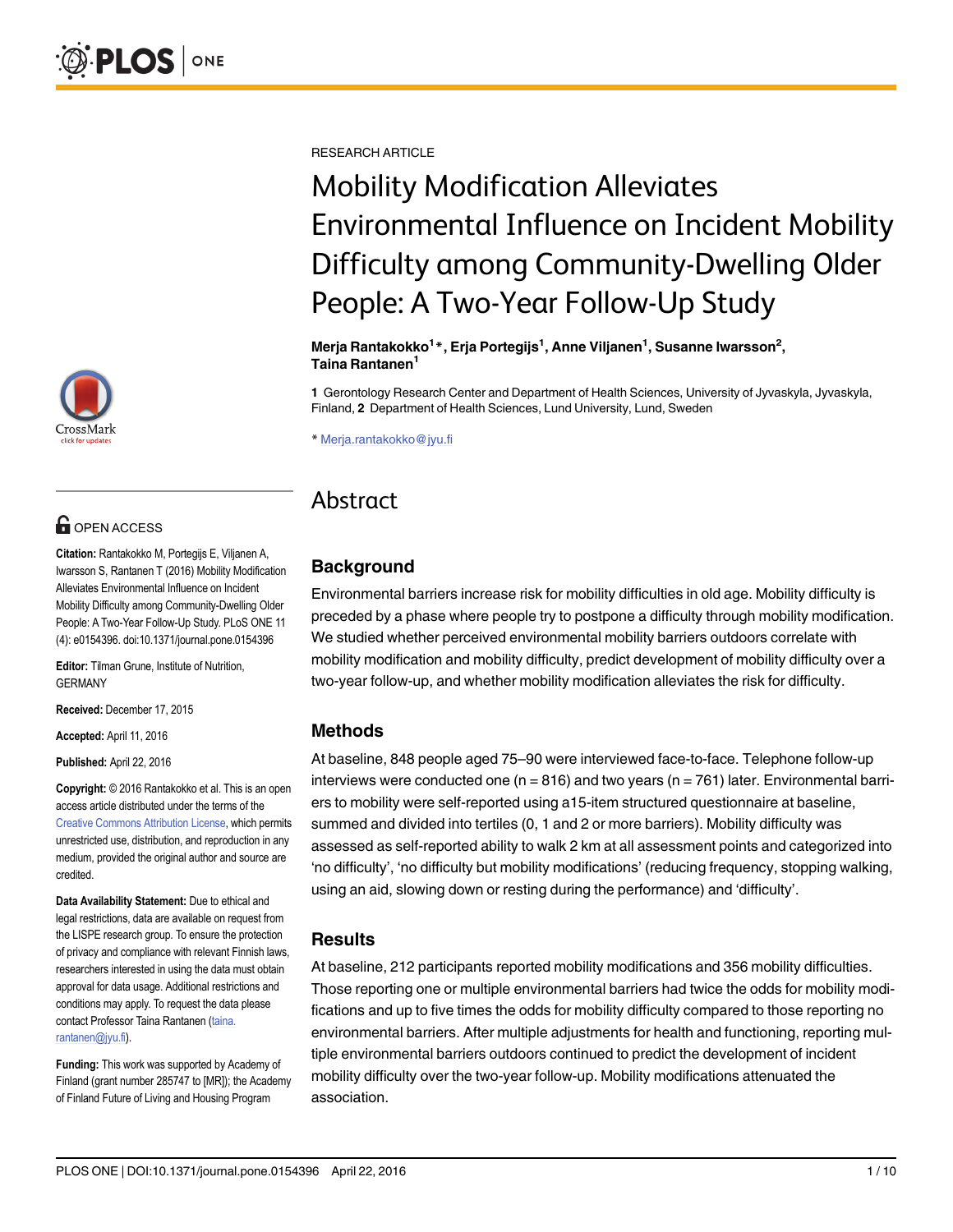<span id="page-2-0"></span>

(ASU-LIVE) (grant number 255403 to [TR]); the Finnish Ministry of Education and Culture to [TR and EP]; and the Ribbingska Foundation in Lund, Sweden to [SI]. The funders had no role in study design, data collection and analysis, decision to publish, or preparation of the manuscript.

Competing Interests: The authors have declared that no competing interests exist.

#### Conclusion

For older people who successfully modify their performance, environmental influence on incident mobility difficulty can be diminished. Older people use mobility modification to alleviate environmental press on mobility.

#### Introduction

Mobility outside home is a prerequisite for independent living in old age. Mobility modifications are compensatory strategies that enable people to maintain their possibility to move outdoors when experiencing functional decline [\[1](#page-8-0)]. These include modifying task performance, such as walking more slowly, walking less often or using assistive devices. Successful modification increases the possibilities to maintain participation in society and in valued activities [\[2](#page-8-0)].

The concept of preclinical mobility disability, which is characterised by the use of mobility modifications, was introduced by Fried and colleagues [\[3\]](#page-8-0) who found that some older people report no difficulty in walking, although they have made changes in their way of performing the mobility task. Preclinical mobility disability was seen as a state between high and low functioning [\[4](#page-8-0)]. This notion has since been confirmed, and it has been shown that mobility modifications are on the pathway to manifest mobility disability (for a review, see e.g. Higgins et al. 2014 [[5\]](#page-8-0)). Previous studies have mainly focused on the association between individual health determinants of mobility modifications  $[5-7]$  $[5-7]$  $[5-7]$  and strategies for coping with different mobility tasks [\[8](#page-9-0)]. There is little information on how environmental mobility barriers outdoors influence mobility modification in walking longer distances.

The environmental docility hypothesis  $[9, 10]$  $[9, 10]$  $[9, 10]$  $[9, 10]$  $[9, 10]$  posits that people with reduced competencies are more vulnerable to environmental press and are at a higher risk for maladaptive behaviour, for example, in disability in mobility tasks. Achieving person-environment fit, for example through mobility modification, may attenuate the disability risk associated with environmental press. Environmental factors associated with incident mobility disability [[11](#page-9-0), [12](#page-9-0)] can be seen as factors exacerbating the disablement process, while activity accommodations act as "buffers" that are used to avoid or slow down the process [\[13](#page-9-0)]. However, whether the disability risks stemming from environmental mobility barriers outdoors can in fact be alleviated through mobility modification has not been studied. One earlier study showed that indoor mobility barriers, such as steps in doorways or living areas, correlated with task modifications in mobility, such as using mobility devices, relying on help from another person or changing mobility behaviour [[6](#page-8-0)]. However, disability as an outcome was not analysed.

The aim was to study whether perceived environmental mobility barriers outdoors are associated with mobility modification and manifest mobility difficulty among community-dwelling older people. In addition, we studied whether environmental mobility barriers predict the development of incident mobility difficulty, assessed as difficulty walking 2 km, and whether mobility modification alleviates this risk over a two-year follow-up.

We hypothesized that environmental mobility barriers outdoors would correlate with mobility modification and mobility difficulty in walking 2 km and predict incident mobility difficulty over the follow-up  $[11, 12, 14]$  $[11, 12, 14]$  $[11, 12, 14]$  $[11, 12, 14]$  $[11, 12, 14]$  $[11, 12, 14]$  $[11, 12, 14]$ . We also hypothesized that mobility modification may be used as a means to achieve person-environment fit, that is, a balance between environmental press and individual competence [[9](#page-9-0)], and that mobility modification attenuates the association between perceived environmental mobility barriers and incident mobility difficulty.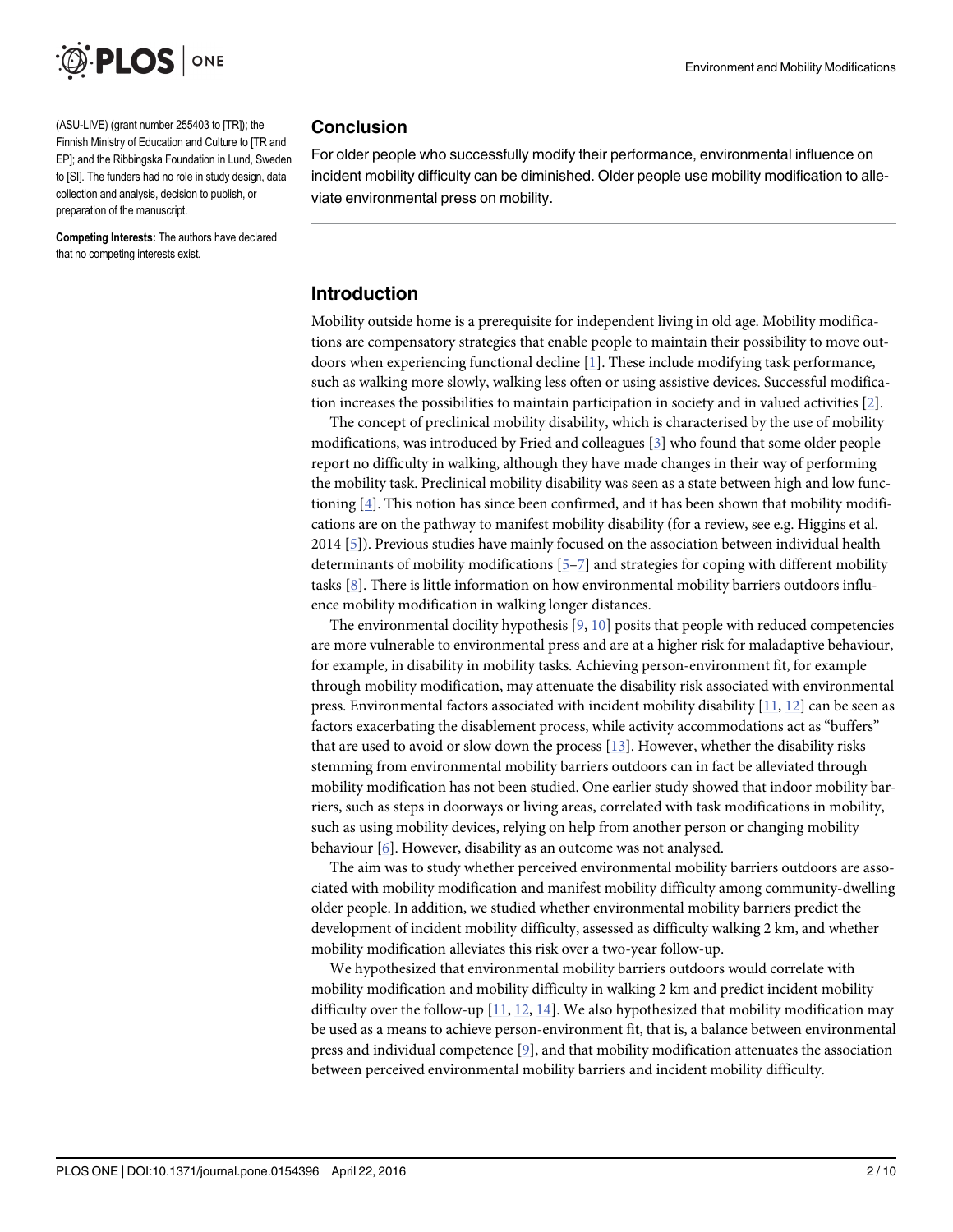### <span id="page-3-0"></span>Methods

#### Study design and participants

This study was based on cross-sectional analyses of baseline data and prospective annual follow-up data over two-year period gathered in connection with the "Life-space mobility in old age" (LISPE) project. LISPE is a two-year prospective cohort study on the individual and environmental determinants of life-space mobility among community-dwelling older people in central Finland. The study protocol, methods and non-response analyses have been reported in detail previously [[15,](#page-9-0) [16\]](#page-9-0). Briefly, 848 75- to 90-year-old people were interviewed in their homes during spring 2012. Follow-up telephone interviews were conducted one  $(n = 816)$  and two years (n = 761) later. During the two-year period, 41 participants died, 15 were admitted to institutional care, and 12 were not re-interviewed due to a decline in the ability to communicate. Other reasons for attrition were relocation outside the study area  $(n = 6)$ , poor health  $(n = 5)$ , not willing to continue  $(n = 6)$ , and not reached  $(n = 2)$  [[16](#page-9-0)].

The LISPE project was approved by the Ethical Committee of the University of Jyväskylä, Finland. Participants were informed about the project and they signed a written informed consent prior to the baseline interview.

Mobility modification. Mobility was assessed as perceived difficulty in walking 2 km. The same standardized questionnaire at the baseline face-to-face interview, and telephone interviews at the one-year and two-year follow-ups were used. The participant was asked whether she/he had difficulties in walking 2 km. The response options were: 1) able to manage without difficulty; 2) able to manage with some difficulty; 3) able to manage with great deal of difficulty; 4) able to manage only with the help of another person; and 5) unable to manage even with help. Those who reported being able to manage without difficulty were asked about their use of five different mobility modifications, using a structured questionnaire that has been shown to be a valid instrument for capturing early signs of mobility decline  $[4]$  $[4]$ . The question was formulated as follows: "Have you noticed any of the following changes in your ability to walk 2 km?" The yes/no response option concerned using an aid, reduced task frequency or given up doing the task, performing the task more slowly and resting during performance of the task. If the participant reported any of these mobility modifications, they were categorized as using mobility modification. Three mobility categories were then created; 1) no difficulties, 2) no difficulty but mobility modification 3) manifest mobility difficulties (minor, major difficulties or unable to perform the task).

For the longitudinal analyses, mobility modification was dichotomized (any modification vs. none). Those who did not report difficulties at baseline, but reported manifest mobility difficulty at either the one- or two-year follow-up interview, were categorized as having incident manifest mobility difficulty.

Perceived environmental barriers to outdoor mobility. Perceived barriers in the outdoor environment were assessed using the "Checklist for perceived environmental barriers to outdoor mobility" (PENBOM), which is a 15-item questionnaire designed to identify environmental barriers (present/absent) that people perceive as hindering their possibilities for outdoor mobility [\[17\]](#page-9-0). The perceived environmental mobility barriers included poor street conditions, high curbs, hills in nearby environment, long distance to services, lack of benches, lack of benches in winter, noisy environment, busy traffic, dangerous crossroads, cyclists on walkways, snow and ice, insecurity due to other pedestrians, cars or services vans on walkways, poor lighting, and lack of pedestrian zones. In the analyses, the sum of the environmental barriers identified as present (yes) was calculated and then divided into tertiles (0,1 and 2 or more barriers).

Covariates. As covariates, we included variables known to affect mobility difficulty. Age and gender were derived from the national registers. Other information was obtained in the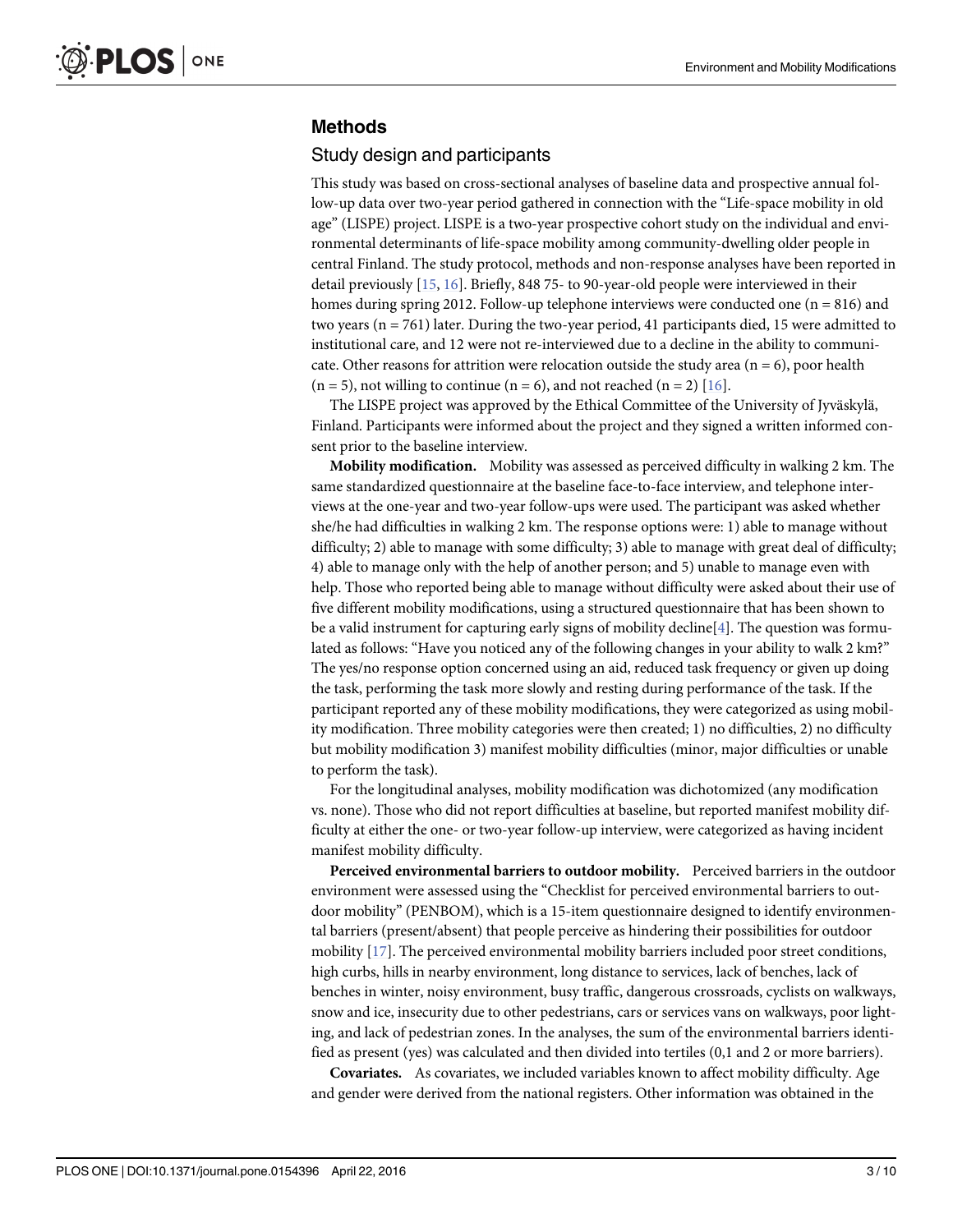<span id="page-4-0"></span>face-to-face interviews at baseline. Years of education was self-reported. Cognitive functioning was assessed with the Mini-Mental State Examination (MMSE) [[18](#page-9-0)]. Participants were asked whether they lived alone or with someone else (a spouse, children, grandchildren, siblings or other relatives). Self-reported chronic conditions were obtained from a list of 22 physiciandiagnosed chronic diseases and an open question [[15](#page-9-0)]. After the data collection, a physician checked the relevance of the diseases reported in the answer to the open question. Chronic conditions were then categorized by the physician. For the present analyses, we included chronic conditions known to affect mobility difficulty, namely diabetes and categories of pulmonary, circulatory, cardiac, and neurological diseases.

Physical performance was objectively assessed by the Short Physical Performance Battery (SPPB)[\[19\]](#page-9-0), which comprises assessments of standing balance, walking speed over 2.44 meters, and timed chair rises (five times). Each task is rated on a scale from 0 to 4 and a sum score calculated (range 0–12) when at least two tests were completed. Higher scores indicate better performance.

Statistical analyses. Participant characteristics are described using means and standard deviations (SD) or percentages in accordance with the baseline mobility categories. Differences between groups were tested with the chi square or one-way analysis of variance (ANOVA). Associations between type of mobility modification and number of environmental barriers were tested with the chi square test.

In the cross-sectional setting, multinomial logistic regression analyses were used to study the associations between environmental barriers outdoors and the mobility categories. All the baseline participants ( $n = 848$ ) were included in these analyses. Nine participants had missing information on physical performance and were excluded from the corresponding analysis. The model was first adjusted for age and gender, after which all the covariates (physical performance, cognitive functioning, living alone, years of education and diabetes and pulmonary, cardiac, circulatory and neurological diseases) were included in the second model.

In the longitudinal setting, logistic regression analyses were conducted to determine the influence of the environmental mobility barriers on the development of incident mobility difficulty over the follow-up period. In order to study naturally occurring changes in mobility, participants with manifest mobility difficulty at baseline were excluded, leaving 492 participants for the analyses. Of these, 33 had missing information on incident mobility difficulty (14 deceased, 4 admitted to institutional care, 4 relocated outside the study area, 11 unable to communicate, or unwilling or unable to participate in the follow-up interviews due to poor health). Data were not imputed. The logistic regression model was first adjusted for age and gender, after which all the covariates (physical performance, cognitive functioning, living alone, years of education and diabetes and pulmonary, cardiac, circulatory and neurological diseases) were included. Finally baseline mobility modifications (dichotomized as any vs. no modifications) were added to the model to study whether it would attenuate the association between environmental barriers and incident mobility difficulty.

Analyses were performed using IBM SPSS version 22.0 (SPSS Inc., Chicago, IL). When p < .05 or the 95% confidence intervals (CIs) did not include 1, the results were regarded as statistically significant.

#### **Results**

#### Cross-sectional findings

The mean age of the participants at baseline was 80.6 (SD 4.3), and 62% of them were women. A total of 212 (25%) participants reported mobility modifications and 356 (42%) mobility difficulties at baseline. [Table 1](#page-5-0) shows participant characteristics according to mobility group.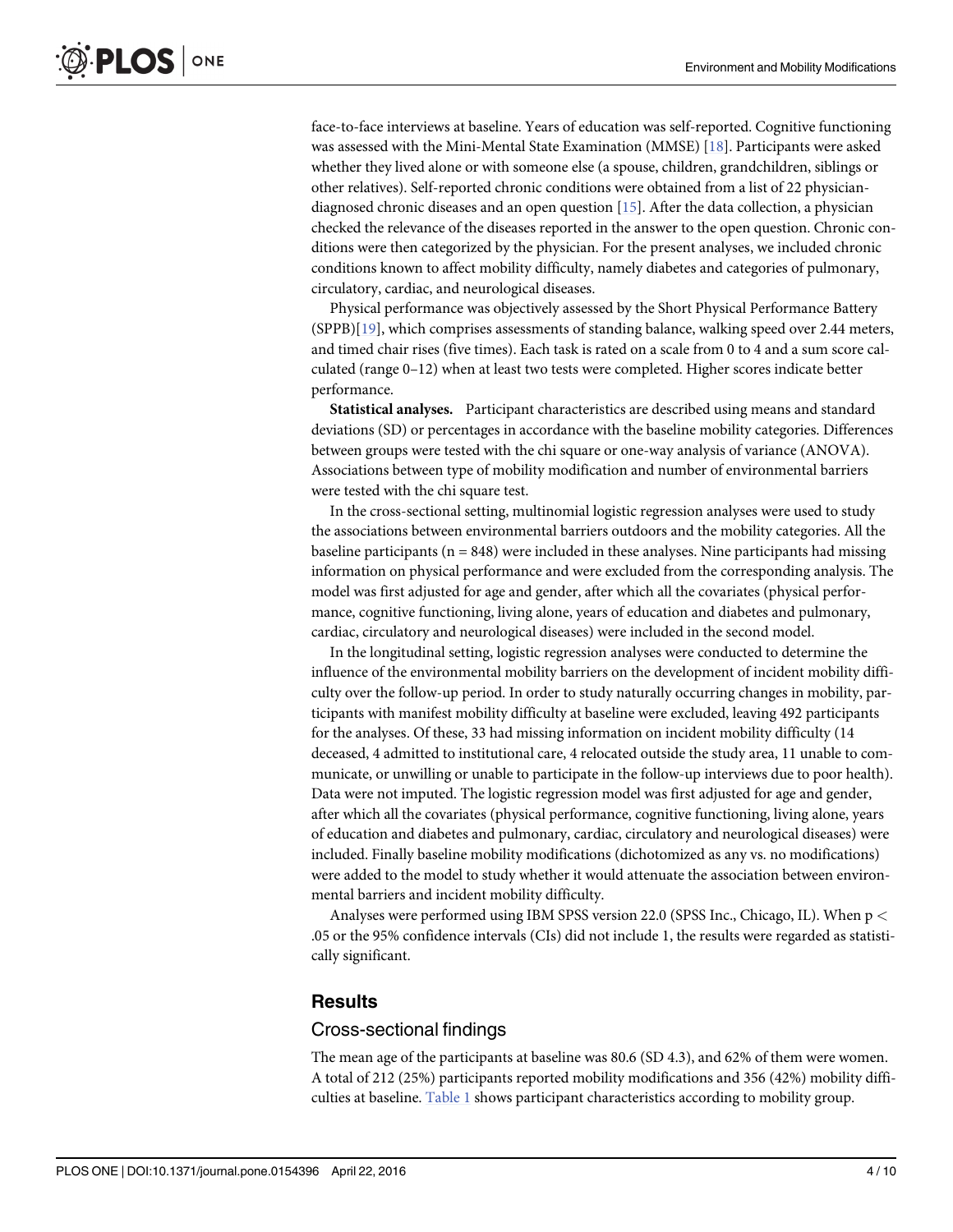<span id="page-5-0"></span>

| O PLOS ONE |  |
|------------|--|
|------------|--|

| <b>Characteristics</b>                     | No difficultiesn = $280$ | <b>Mobility modificationsn = 212</b> | Mobility difficultiesn = $356$ | P-value |  |
|--------------------------------------------|--------------------------|--------------------------------------|--------------------------------|---------|--|
|                                            | % (n)                    | % (n)                                | % (n)                          |         |  |
| Women                                      | 53.9(151)                | 58.5 (124)                           | 70.5 (251)                     | < .001  |  |
| Living alone                               | 40.0 (112)               | 53.1 (112)                           | 64.0 (228)                     | < 0.01  |  |
| Number of perceived environmental barriers |                          |                                      |                                | < .001  |  |
| 0                                          | 49.6 (139)               | 32.5(69)                             | 18.8 (67)                      |         |  |
|                                            | 20.4(57)                 | 22.2(47)                             | 20.5(73)                       |         |  |
| $2 \geq$                                   | 30.0(84)                 | 45.3 (96)                            | 60.7 (216)                     |         |  |
| <b>Diabetes</b>                            | 9.6(26)                  | 18.4 (39)                            | 23.3(83)                       | < .001  |  |
| Pulmonary disease                          | 17.1(48)                 | 18.4 (39)                            | 28.9 (103)                     | .001    |  |
| Circulatory disease                        | 51.8 (145)               | 65.6 (139)                           | 76.7 (273)                     | < .001  |  |
| Cardiac disease                            | 28.2 (79)                | 37.7 (80)                            | 55.6 (198)                     | < .001  |  |
| Neurological disease                       | 5.0(14)                  | 5.7(12)                              | 9.8(35)                        | .039    |  |
|                                            | Mean (SD)                | Mean (SD)                            | Mean (SD)                      |         |  |
| Age                                        | 78.9 (3.6)               | 80.3(4.3)                            | 82.1(4.1)                      | < .001  |  |
| MMSE score                                 | 26.6(2.5)                | 26.1(2.8)                            | 25.8(3.0)                      | .003    |  |
| <b>Education in years</b>                  | 10.3(4.5)                | 9.9(3.7)                             | 8.8(4.0)                       | < .001  |  |
| SPPB score                                 | 10.8(1.4)                | 10.1(1.9)                            | 8.4(3.0)                       | < .001  |  |

#### [Table 1.](#page-4-0) Baseline characteristics according to mobility categorizations among community-dwelling people (n = 848).

SPPB, Short Physical Performance Battery[\[19\]](#page-9-0)

MMSE, Mini-Mental State Examination[\[18](#page-9-0)]

doi:10.1371/journal.pone.0154396.t001

Participants with mobility modification formed an intermediate group between the participants reporting no mobility difficulty and those reporting manifest mobility difficulty.

Table 2 shows the associations between the number of perceived environmental mobility barriers and type of mobility modification. The most common type of mobility modification was doing the task more slowly, while only fifteen participants reported that they had given up walking a 2 km distance. The number of perceived environmental barriers outdoors was associated with performing the task more slowly, and resting during performance of the task. The associations between the number of perceived environmental barriers and the use of assistive devices and reduction in the frequency of performing the task were borderline significant. No association was found between the number of perceived environmental barriers and having given up doing the task.

Table 2. Association between number of perceived environmental barriers outdoors and type of mobility modification among community-dwelling older people ( $n = 848$ ).

|                                          |     | No. of perceived environment barriers |                   |                   |         |  |
|------------------------------------------|-----|---------------------------------------|-------------------|-------------------|---------|--|
|                                          |     | 0                                     |                   | >2                |         |  |
| <b>Mobility modification</b>             | n   | $(n = 275)\% (n)$                     | $(n = 177)$ % (n) | $(n = 396)\% (n)$ | P-value |  |
| Given up doing the task                  | 15  | 4.3(9)                                | 3.9(4)            | 1.1(2)            | .159    |  |
| Doing slowly                             | 134 | 17.3(35)                              | 28.7(29)          | 39.3(70)          | < .001  |  |
| Resting in the middle of the performance | 55  | 7.4(15)                               | 9.0(9)            | 17.4(31)          | .007    |  |
| Using assistive device                   | 46  | 6.4(13)                               | 8.9(9)            | 13.5(24)          | .064    |  |
| Reducing frequency                       | 86  | 13.9(28)                              | 16.8(17)          | 23.0(41)          | .063    |  |

P-value: Chi square test

doi:10.1371/journal.pone.0154396.t002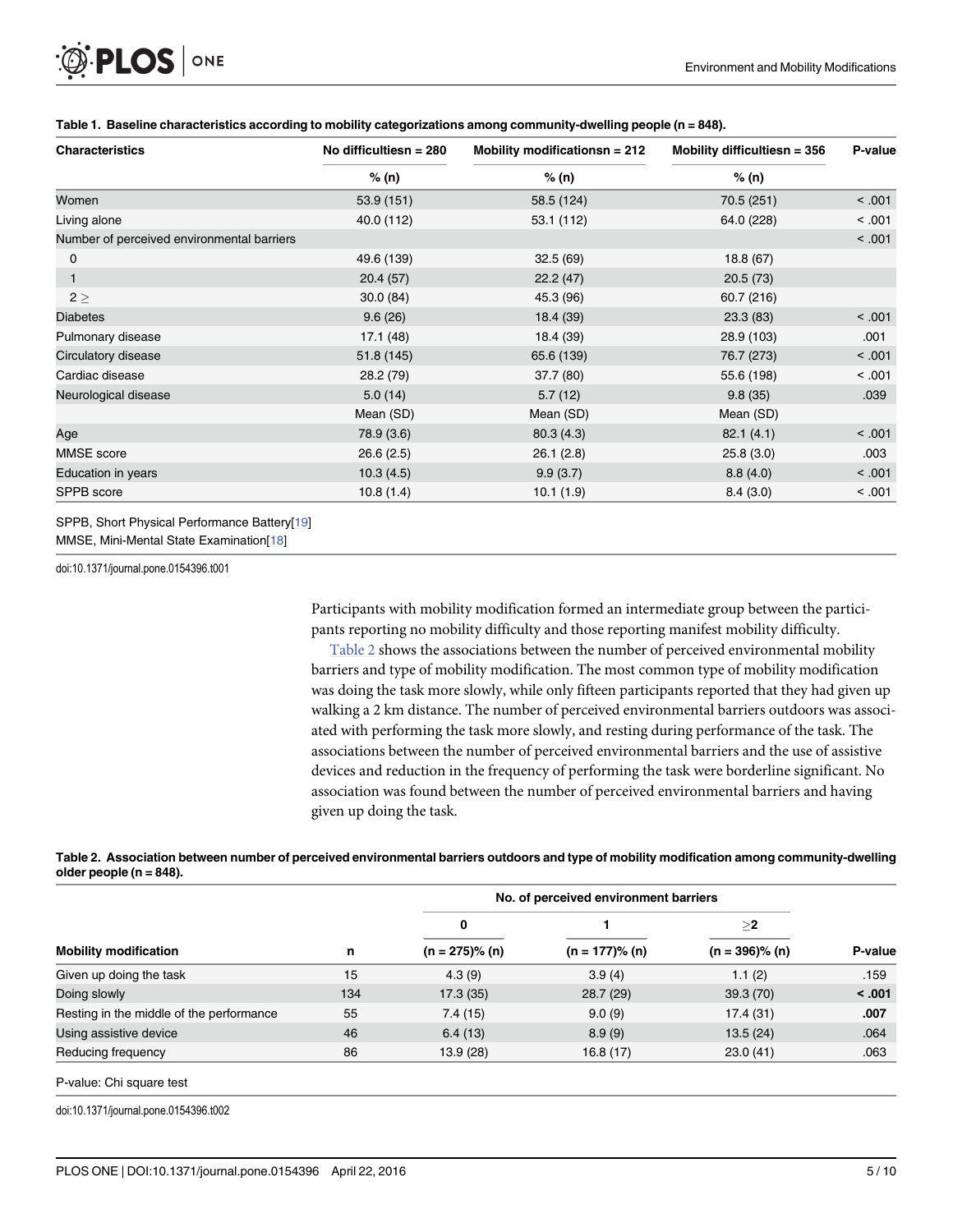Table 3. Multinomial logistic regression analyses on baseline associations between perceived environmental barriers outdoors and mobility modifications and mobility difficulty among community-dwelling older people (n = 848).

|                                         | Model 1                         |               |                            |               | Model 2                         |               |                            |               |
|-----------------------------------------|---------------------------------|---------------|----------------------------|---------------|---------------------------------|---------------|----------------------------|---------------|
| No. of Perceived Environmental Barriers | <b>Mobility</b><br>modification |               | <b>Mobility difficulty</b> |               | <b>Mobility</b><br>modification |               | <b>Mobility difficulty</b> |               |
|                                         | <b>OR</b>                       | 95% CI        | <b>OR</b>                  | 95% CI        | <b>OR</b>                       | 95% CI        | <b>OR</b>                  | 95% CI        |
| 0                                       | 1.00                            |               | 1.00                       |               | 1.00                            |               | 1.00                       |               |
|                                         | 1.65                            | $1.01 - 2.68$ | 2.58                       | 1.59-4.17     | 1.55                            | $0.93 - 2.60$ | 2.12                       | $1.22 - 3.70$ |
| $\geq$                                  | 2.25                            | $1.48 - 3.43$ | 4.88                       | $3.23 - 7.37$ | 2.08                            | $1.33 - 3.25$ | 3.46                       | $2.14 - 5.60$ |

#### Model 1 adjusted for age and gender

Model 2 adjusted for age, gender, SPPB, cognitive functioning, living alone, years of education, diabetes and pulmonary, cardiac, circulatory and neurological disease.

Reference group = those without mobility modification or difficulty.

doi:10.1371/journal.pone.0154396.t003

Those reporting one environmental barrier had 1.7 times, and those reporting multiple environmental barriers had 2.4 times, the odds for mobility modification compared to those reporting no environmental barriers (age- and sex-adjusted). After adjusting for physical performance, several chronic conditions, cognitive functioning, and sociodemographic indicators, the association between mobility modifications and reporting one environmental barrier was at the borderline of statistical significance; however, for multiple environmental barriers the association remained statistically significant. The odds for manifest mobility difficulty were more than five times higher among those reporting multiple environmental barriers (Table 3).

#### Longitudinal findings

Of those without manifest mobility difficulty at baseline ( $n = 492$ ), 31% ( $n = 153$ ) developed manifest mobility difficulty during the 2-year follow-up period. Reporting multiple  $(\geq 2)$  environmental barriers predicted development of mobility difficulty. Adjusting for several covariates did not materially change the result, but adding baseline mobility modifications into the model attenuated the association between the number of perceived environmental barriers and incident mobility difficulty (Table 4).

Table 4. Number of perceived environmental barriers and mobility modification as predictors of incident mobility difficulty among communitydwelling older people without mobility difficulty at baseline (n = 492).

|                                         | <b>Cumulative incidence</b> | Model1         |               | Model 2   |               | Model 3   |               |
|-----------------------------------------|-----------------------------|----------------|---------------|-----------|---------------|-----------|---------------|
|                                         |                             | 0R             | 95% CI        | <b>OR</b> | 95% CI        | <b>OR</b> | 95% CI        |
| No. of Perceived Environmental Barriers |                             |                |               |           |               |           |               |
| 0                                       | 26.3%                       | 1.00           |               | 1.00      |               | 1.00      |               |
|                                         | 35.1%                       | 1.49           | $0.87 - 2.54$ | 1.43      | $0.82 - 2.52$ | 1.34      | $0.74 - 2.37$ |
| $\geq$ 2                                | 40.4%                       | 1.83           | $1.17 - 2.87$ | 1.75      | $1.09 - 2.82$ | 1.55      | $0.95 - 2.53$ |
| Mobility modification                   |                             | $\blacksquare$ |               |           |               | 2.49      | $1.59 - 3.88$ |

#### Model 1 adjusted for age and gender

Model 2 adjusted for age, gender, SPPB, cognitive functioning, living alone, years of education, diabetes, and pulmonary, cardiac, circulatory and neurological disease.

Model 3 adjusted for age, gender, SPPB, cognitive functioning, living alone, years of education, diabetes, and pulmonary, cardiac, circulatory and neurological disease, and mobility modification

doi:10.1371/journal.pone.0154396.t004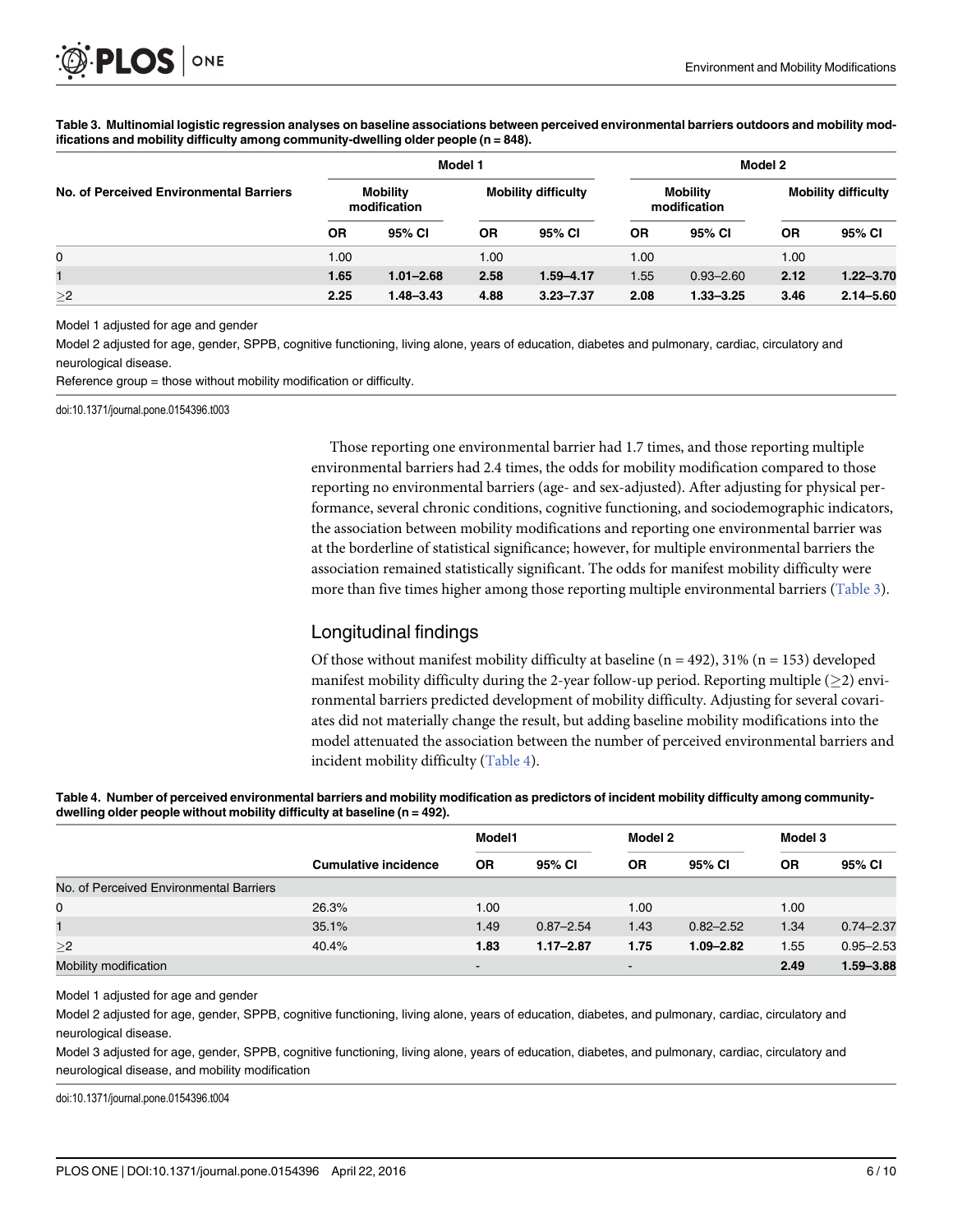## <span id="page-7-0"></span>**Discussion**

This study showed that the perception of multiple environmental mobility barriers outdoors increased the risk for incident mobility difficulty and that mobility modification attenuated the association, which is a novel finding. We also found that the perception of environmental mobility barriers outdoors increased the odds for mobility modification among communitydwelling older people, even after taking into account individuals' health situation.

Our findings are in line with those of previous studies showing that environmental barriers precede the development of walking difficulties  $[11, 12, 14]$  $[11, 12, 14]$  $[11, 12, 14]$  $[11, 12, 14]$  $[11, 12, 14]$  and that mobility modifications also increase the risk for mobility difficulty $[4, 5, 20, 21]$  $[4, 5, 20, 21]$  $[4, 5, 20, 21]$  $[4, 5, 20, 21]$  $[4, 5, 20, 21]$  $[4, 5, 20, 21]$  $[4, 5, 20, 21]$  $[4, 5, 20, 21]$  $[4, 5, 20, 21]$ . The higher risk for incident mobility difficulty among persons reporting multiple environmental barriers was not explained by the presence of other risk factors for mobility decline, such as lower extremity performance, chronic conditions or sociodemographic factors. Possible explanation for the association between environmental barriers and development of mobility difficulty is that environmental barriers increase feelings of insecurity [\[22](#page-9-0)] and thus restrict out-of-home activities in older people. This may potentially lead to physical inactivity [\[23](#page-9-0)] and further decline in walking ability [[24](#page-9-0)–[26](#page-9-0)]. The finding that mobility modification attenuated the risk that environmental mobility barriers pose for manifest mobility difficulty, supported our hypothesis. The findings are also supported by the "Disablement process model" by Verbrugge and Jette (1994), according to which a gap between environmental demands and personal capability can be narrowed through mobility modifications [\[13\]](#page-9-0), as people modify their behaviour in an effort to optimize their person-environment fit [[9](#page-9-0), [27](#page-9-0)].

As suggested earlier, mobility modification may not always be a response to physical impairment [[20\]](#page-9-0). In the present study we used mobility modification in walking 2 km, which is an indicator of early mobility decline. We suggest that a person's living environment has a significant role in the adoption of mobility modification. Outdoor environments pose different kinds of challenges to mobility than those presented by indoor environments. Challenging environments increase the attentional requirements of walking as compared to walking on a smooth surface [\[28\]](#page-9-0), while irregular surfaces influence gait patterns, in particular inducing slower walking speed and shorter step length, among older people  $[29-31]$  $[29-31]$  $[29-31]$  $[29-31]$  $[29-31]$ . These changes may accumulate and lead to other mobility modifications  $[13]$  $[13]$  $[13]$ , such as the need to rest, especially when walking long distances outdoors.

In daily life, environmental characteristics perceived as problematic may hinder the possibility to run daily errands independently [[32](#page-10-0)], and so predispose people to modify their behaviour. For example, if a person has a long distance to travel to a grocery store and the route is hilly with no resting places, he/she may first start to experience tiredness when performing this task. Such perceived difficulty, or an increased sense of insecurity [[22](#page-9-0)], may lead to doing it more slowly and stopping to rest, and finally to reduce the frequency or giving it up altogether. It is possible mobility modification patterns form a hierarchy, some being easier to adopt than others; for example, using an assistive device may be preferred to giving up the activity. In a study among older people with osteoarthritis it was found that people tend to compensate for their impairments, for example, by performing their habitual tasks at a slower pace, rather than restricting their frequency or giving them  $up[33]$  $up[33]$  $up[33]$ . This was also the case in our study, as only a few participants reported that they had stopped walking 2-km distances, while doing the same task more slowly was the most common form of mobility modification, as also reported by Weiss and colleagues [\[20\]](#page-9-0). Further studies should address whether specific environmental barriers contribute to different kinds of mobility modifications; for example, do long distances to the grocery store increase the risk for reduced frequency of the activity, or does it more likely lead to the use of assistive devices? Identifying environmental challenges and their potential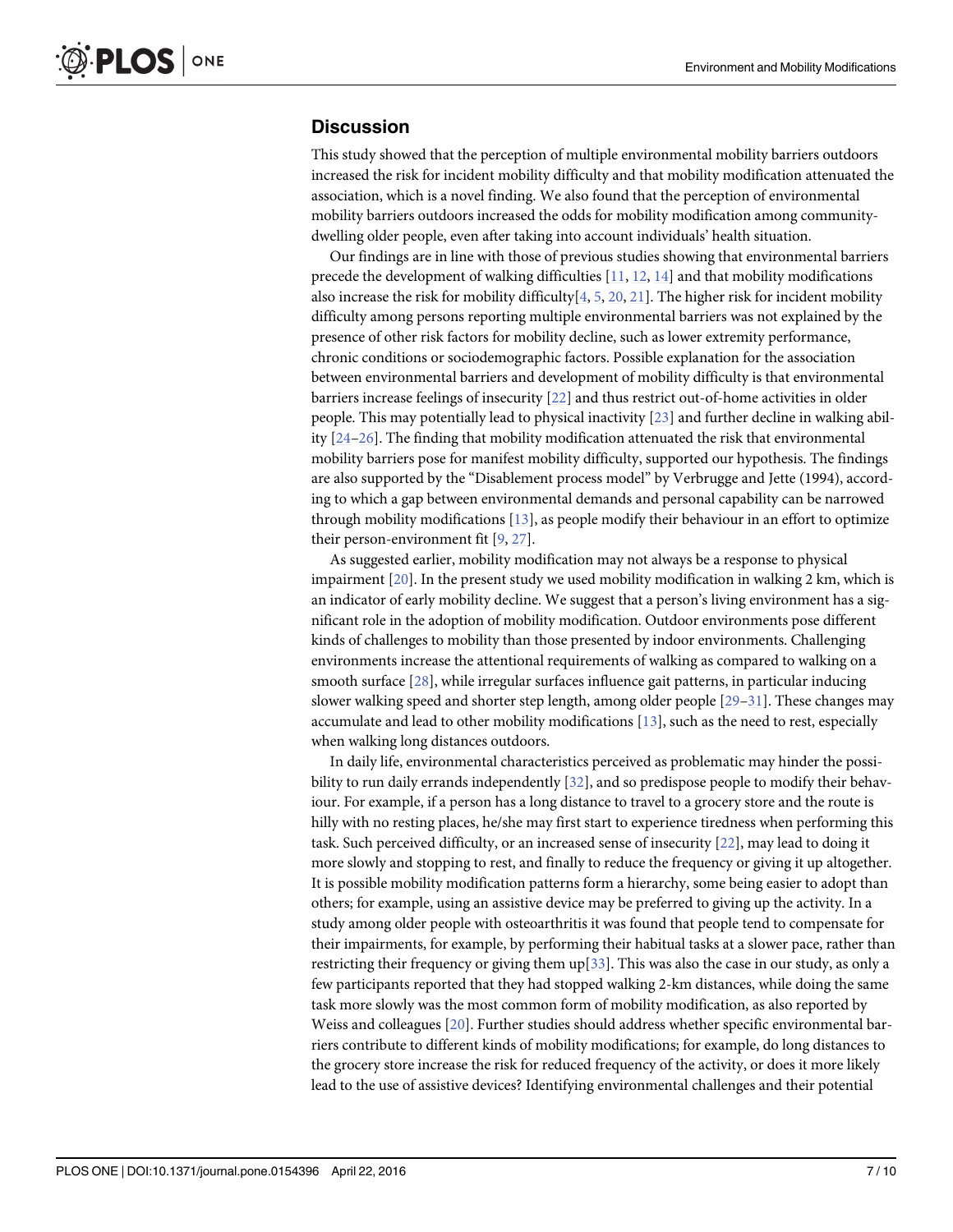<span id="page-8-0"></span>consequences would help in guiding older people with mobility impairment on ways of overcoming such challenges, and so increase their possibilities for outdoor mobility and participation in the community.

The strengths of the study are the large population-based sample of older communitydwelling people and the availability of good quality data. We conducted both cross-sectional and longitudinal analyses on a topic that has not been widely studied and offer novel findings on the relationship between perceived environmental barriers and the compensatory strategies for impaired mobility that older people use in their daily lives. The study also has its limitations. First, it is possible that some people report difficulty already when they have changed their way of doing a task (e.g. do the task more slowly than before), while some understand difficulty as the inability to perform a task [\[34](#page-10-0)]. Thus it is possible that some people who were categorized as "having difficulty" would better have been categorized as "no difficulty but mobility modification". The fact that this was not done may have led to underestimation of the associations. Second, we used perceived environmental barriers instead of objectively measured environmental features. However, perceptions give us knowledge of the environmental barriers that a person actually encounters when moving outdoors and on the routes habitually used. Thus, when focusing on mobility modifications, perceived environmental barriers may be a more valid indicator than objectively measured neighbourhood features. Nevertheless, precisely how objective features of the environment, such as neighbourhood infrastructure, walkability and access to green areas influence mobility modifications and the development of mobility difficulty, is an interesting target for future research.

To conclude, our findings suggest that for older people who successfully modify their performance, the influence of the environment on incident mobility difficulty can be diminished. Older people use mobility modification to alleviate environmental press on mobility.

### Acknowledgments

The Gerontology Research Center (GEREC) is a joint effort between the Universities of Jyväskylä and Tampere, Finland.

#### Author Contributions

Conceived and designed the experiments: MR EP AV SI TR. Analyzed the data: MR. Wrote the paper: MR EP AV SI TR. Acquisition of subjects and data: MR EP AV TR.

#### **References**

- [1.](#page-2-0) Baltes PB, Baltes MM. Psychological perspectives on successful aging: the model of selective optimization with compensation. In: Baltes PB, Baltes MM, eds. Successful aging: Perspectives from the behavioral sciences. New York: Cambridge University Press 1990.
- [2.](#page-2-0) Freedman VA, Kasper JD, Spillman BC, Agree EM, Mor V, Wallace RB, et al. Behavioral adaptation and late-life disability: a new spectrum for assessing public health impacts, Am J Public Health 2014; 104:e88–94.
- [3.](#page-2-0) Fried LP, Herdman SJ, Kuhn KE, Rubin G, Turano K. Preclinical disability:hypotheses about the bottom of the iceberg. J Aging Health 1991; 3:285–300.
- [4.](#page-2-0) Manty M, Heinonen A, Leinonen R, Tormakangas T, Sakari-Rantala R, Hirvensalo M, et al. Construct and predictive validity of a self-reported measure of preclinical mobility limitation, Arch Phys Med Reha-bil 2007; 88:1108-13. PMID: [17826454](http://www.ncbi.nlm.nih.gov/pubmed/17826454)
- [5.](#page-2-0) Higgins TJ, Janelle CM, Manini TM. Diving below the surface of progressive disability: considering compensatory strategies as evidence of sub-clinical disability, J Gerontol B Psychol Sci Soc Sci 2014; 69:263–74. doi: [10.1093/geronb/gbt110](http://dx.doi.org/10.1093/geronb/gbt110) PMID: [24170713](http://www.ncbi.nlm.nih.gov/pubmed/24170713)
- [6.](#page-2-0) Ganesh SP, Fried LP, Taylor DH Jr, Pieper C F, Hoenig HM. Lower extremity physical performance, self-reported mobility difficulty, and use of compensatory strategies for mobility by elderly women, Arch Phys Med Rehabil 2011; 92:228–35. doi: [10.1016/j.apmr.2010.10.012](http://dx.doi.org/10.1016/j.apmr.2010.10.012) PMID: [21272718](http://www.ncbi.nlm.nih.gov/pubmed/21272718)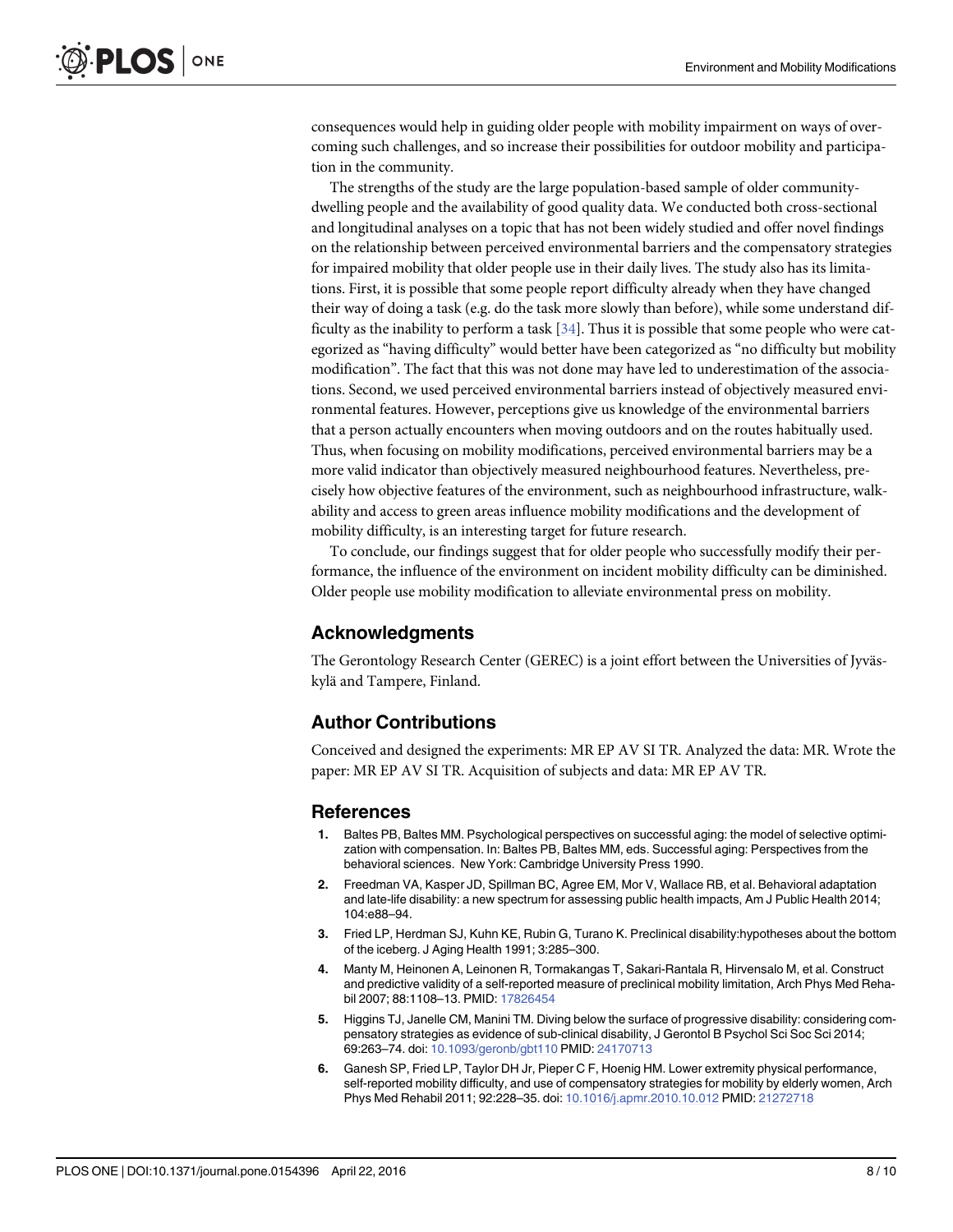- <span id="page-9-0"></span>[7.](#page-2-0) Gregory PC, Szanton SL, Xue QL, Tian J, Thorpe RJ, Fried LP. Education predicts incidence of preclinical mobility disability in initially high-functioning older women. The Women's Health and Aging Study II, J Gerontol A Biol Sci Med Sci 2011; 66:577–81. doi: [10.1093/gerona/glr023](http://dx.doi.org/10.1093/gerona/glr023) PMID: [21382883](http://www.ncbi.nlm.nih.gov/pubmed/21382883)
- [8.](#page-2-0) Rush KL, Watts WE, Stanbury J. Mobility adaptations of older adults: a secondary analysis, Clin Nurs Res 2011; 20:81–100. doi: [10.1177/1054773810379401](http://dx.doi.org/10.1177/1054773810379401) PMID: [20736381](http://www.ncbi.nlm.nih.gov/pubmed/20736381)
- [9.](#page-2-0) Lawton MP, Nahemow L. Ecology and aging process. In: Eisdorfer C, Lawton MP, eds. The psychology of adult development and aging. Washington DC: American Psychological Association 1973:619–74.
- [10.](#page-2-0) Lawton MP, Simon B. The ecology of social relationships in housing for the elderly, Gerontologist 1968; 8:108–15. PMID: [5657480](http://www.ncbi.nlm.nih.gov/pubmed/5657480)
- [11.](#page-2-0) Balfour JL, Kaplan GA. Neighborhood environment and loss of physical function in older adults: evidence from the Alameda County Study, Am J Epidemiol 2002; 155:507–15. PMID: [11882524](http://www.ncbi.nlm.nih.gov/pubmed/11882524)
- [12.](#page-2-0) Rantakokko M, Iwarsson S, Manty M, Leinonen R, Rantanen T. Perceived barriers in the outdoor environment and development of walking difficulties in older people, Age Ageing 2012; 41:118–21. doi: [10.](http://dx.doi.org/10.1093/ageing/afr136) [1093/ageing/afr136](http://dx.doi.org/10.1093/ageing/afr136) PMID: [22086965](http://www.ncbi.nlm.nih.gov/pubmed/22086965)
- [13.](#page-2-0) Verbrugge LM, Jette AM. The disablement process, Soc Sci Med 1994; 38:1–14. PMID: [8146699](http://www.ncbi.nlm.nih.gov/pubmed/8146699)
- [14.](#page-2-0) Clarke P, Ailshire JA, Bader M, Morenoff JD, House JS. Mobility disability and the urban built environment, Am J Epidemiol 2008; 168:506–13. doi: [10.1093/aje/kwn185](http://dx.doi.org/10.1093/aje/kwn185) PMID: [18667526](http://www.ncbi.nlm.nih.gov/pubmed/18667526)
- [15.](#page-3-0) Rantanen T, Portegijs E, Viljanen A, Eronen J, Saajanaho M, Tsai LT, et al. Individual and environmental factors underlying life space of older people—study protocol and design of a cohort study on lifespace mobility in old age (LISPE), BMC Public Health 2012; 12:1018,2458-12-1018. doi: [10.1186/](http://dx.doi.org/10.1186/1471-2458-12-1018) [1471-2458-12-1018](http://dx.doi.org/10.1186/1471-2458-12-1018) PMID: [23170987](http://www.ncbi.nlm.nih.gov/pubmed/23170987)
- [16.](#page-3-0) Rantakokko M, Portegijs E, Viljanen A,Iwarsson S, Kauppinen M, Rantanen T. Changes in life-space mobility and quality of life among community-dwelling older people: a 2-year follow-up study, Qual Life Res 2015.
- [17.](#page-3-0) Rantakokko M, Iwarsson S, Vahaluoto S, Portegijs E, Viljanen A, Rantanen T. Perceived Environmental Barriers to Outdoor Mobility and Feelings of Loneliness Among Community-Dwelling Older People, J Gerontol A Biol Sci Med Sci 2014; 69:1562–8. doi: [10.1093/gerona/glu069](http://dx.doi.org/10.1093/gerona/glu069) PMID: [24864307](http://www.ncbi.nlm.nih.gov/pubmed/24864307)
- [18.](#page-4-0) Folstein MF, Folstein SE, McHugh PR. "Mini-mental state". A practical method for grading the cognitive state of patients for the clinician, J Psychiatr Res 1975; 12:189–98. PMID: [1202204](http://www.ncbi.nlm.nih.gov/pubmed/1202204)
- [19.](#page-4-0) Guralnik JM, Simonsick EM, Ferrucci L, Glynn RJ, Berkman LF, Blazer DG, et al. A short physical performance battery assessing lower extremity function: association with self-reported disability and prediction of mortality and nursing home admission, J Gerontol 1994; 49:M85–94. PMID: [8126356](http://www.ncbi.nlm.nih.gov/pubmed/8126356)
- [20.](#page-7-0) Weiss CO, Wolff JL, Egleston B, Seplaki CL, Fried LP. Incident preclinical mobility disability (PCMD) increases future risk of new difficulty walking and reduction in walking activity, Arch Gerontol Geriatr 2012; 54:e329–33. doi: [10.1016/j.archger.2011.08.018](http://dx.doi.org/10.1016/j.archger.2011.08.018) PMID: [21944428](http://www.ncbi.nlm.nih.gov/pubmed/21944428)
- [21.](#page-7-0) Fried LP, Bandeen-Roche K, Chaves PH, Johnson BA. Preclinical mobility disability predicts incident mobility disability in older women, J Gerontol A Biol Sci Med Sci 2000; 55:M43–52. PMID: [10719772](http://www.ncbi.nlm.nih.gov/pubmed/10719772)
- [22.](#page-7-0) Rantakokko M, Manty M, Iwarsson S, Tormakangas T, Leinonen R, Heikkinen E, et al. Fear of moving outdoors and development of outdoor walking difficulty in older people, J Am Geriatr Soc 2009; 57:634–40. doi: [10.1111/j.1532-5415.2009.02180.x](http://dx.doi.org/10.1111/j.1532-5415.2009.02180.x) PMID: [19392955](http://www.ncbi.nlm.nih.gov/pubmed/19392955)
- [23.](#page-7-0) Booth ML, Owen N, Bauman A, Clavisi O, Leslie E. Social-cognitive and perceived environment influences associated with physical activity in older Australians, Prev Med 2000; 31:15–22. PMID: [10896840](http://www.ncbi.nlm.nih.gov/pubmed/10896840)
- [24.](#page-7-0) Boyle PA, Buchman AS, Wilson RS, Bienias JL, Bennett DA. Physical activity is associated with incident disability in community-based older persons, J Am Geriatr Soc 2007; 55:195–201. PMID: [17302655](http://www.ncbi.nlm.nih.gov/pubmed/17302655)
- 25. Buchner DM. Physical activity to prevent or reverse disability in sedentary older adults, Am J Prev Med 2003; 25:214–5. PMID: [14552947](http://www.ncbi.nlm.nih.gov/pubmed/14552947)
- [26.](#page-7-0) Gill TM, Allore H, Guo Z. Restricted activity and functional decline among community-living older persons, Arch Intern Med 2003; 163:1317–22. PMID: [12796067](http://www.ncbi.nlm.nih.gov/pubmed/12796067)
- [27.](#page-7-0) Lien LL, Steggell CD, Iwarsson S. Adaptive Strategies and Person-Environment Fit among Functionally Limited Older Adults Aging in Place: A Mixed Methods Approach, Int J Environ Res Public Health 2015; 12:11954–74. doi: [10.3390/ijerph120911954](http://dx.doi.org/10.3390/ijerph120911954) PMID: [26404352](http://www.ncbi.nlm.nih.gov/pubmed/26404352)
- [28.](#page-7-0) Wellmon R, Barr-Gillespie AE, Newton R, Ruchinskas RA, Stephens J. The effects of aging on the attentional demands of walking toward and stepping up onto a curb, Gait Posture 2013; 38:198–202. doi: [10.1016/j.gaitpost.2012.11.009](http://dx.doi.org/10.1016/j.gaitpost.2012.11.009) PMID: [23219782](http://www.ncbi.nlm.nih.gov/pubmed/23219782)
- [29.](#page-7-0) Thies SB, Richardson JK, Ashton-Miller JA, Effects of surface irregularity and lighting on step variability during gait: a study in healthy young and older women, Gait Posture 2005; 22:26-31. PMID: [15996588](http://www.ncbi.nlm.nih.gov/pubmed/15996588)